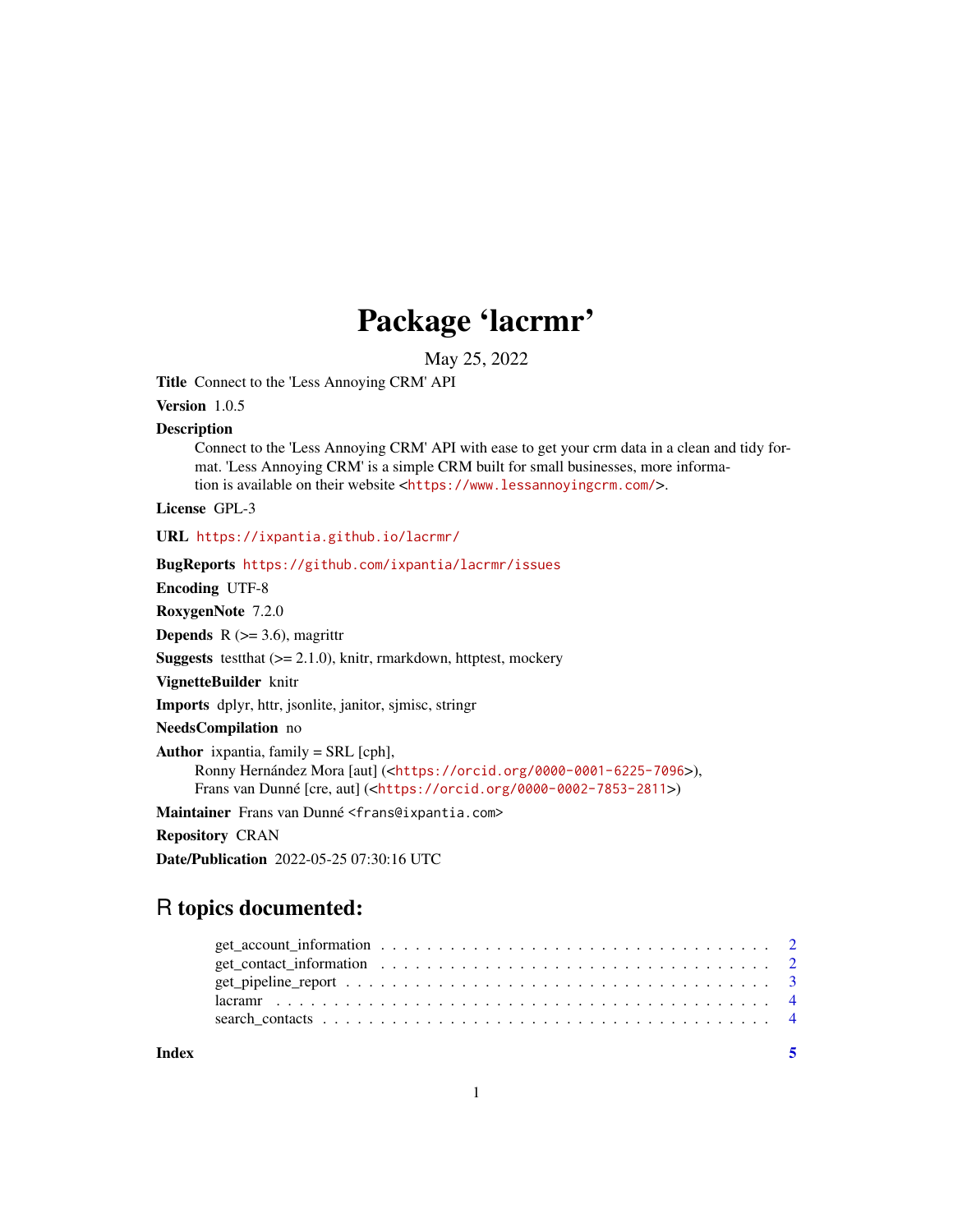```
get_account_information
```
*get\_account\_information*

#### Description

Return your user account information from Less annoying CRM

#### Usage

get\_account\_information(user\_code, api\_token)

#### Arguments

| user_code | The user code to identify your account   |
|-----------|------------------------------------------|
| api_token | The api token to connect to your account |

#### Details

For using this function you will need to get your credentials from your Less Annoying CRM. Make sure to have your user code and your api\_token.

#### Examples

```
## Not run:
get_account_information(user_code = "6A6E88",
                       api_token = "FBHV7C")
```
## End(Not run)

get\_contact\_information

*get\_contact\_information*

#### Description

Return the contact information.

#### Usage

```
get_contact_information(user_code, api_token, contact_id = "")
```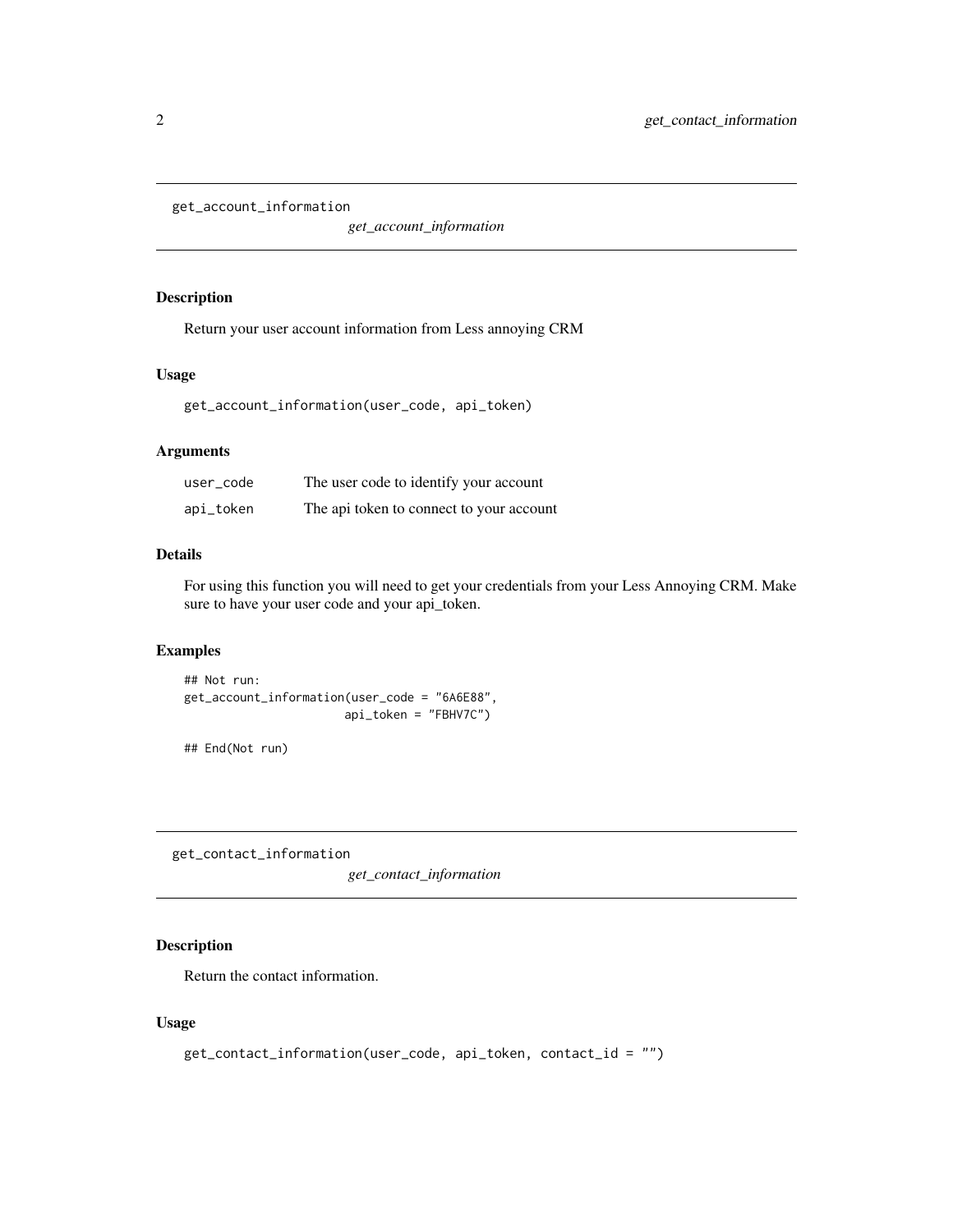#### <span id="page-2-0"></span>Arguments

| user code  | The user code to identify your account                              |
|------------|---------------------------------------------------------------------|
| api_token  | The api token to connect to your account                            |
| contact id | The contact name or other term to make an specific call to the API. |

#### Examples

```
## Not run:
get_contact_information(user_code = "6A6E88",
                       api_token = "TQ9XM",
                       contact_id = "Fulano")
```

```
## End(Not run)
```
get\_pipeline\_report *get\_pipeline\_report*

#### Description

Return your pipeline report information from Less annoying CRM.

#### Usage

```
get_pipeline_report(user_code, api_token, pipelineid)
```
#### Arguments

| user code  | The user code to identify your account                 |
|------------|--------------------------------------------------------|
| api_token  | The api token to connect to your account               |
| pipelineid | The id of the pipeline you want to get the report from |

#### Details

For this you will need to know the pipelineId, StatusId, and CustomFieldId You can get this PipelineId's at https://www.lessannoyingcrm.com/app/Settings/Api'

#### Examples

```
## Not run:
get_pipeline_report(user_code = "6A6E88",
                    api_token = "96066",
                    pipelineid = "57102821")
```
## End(Not run)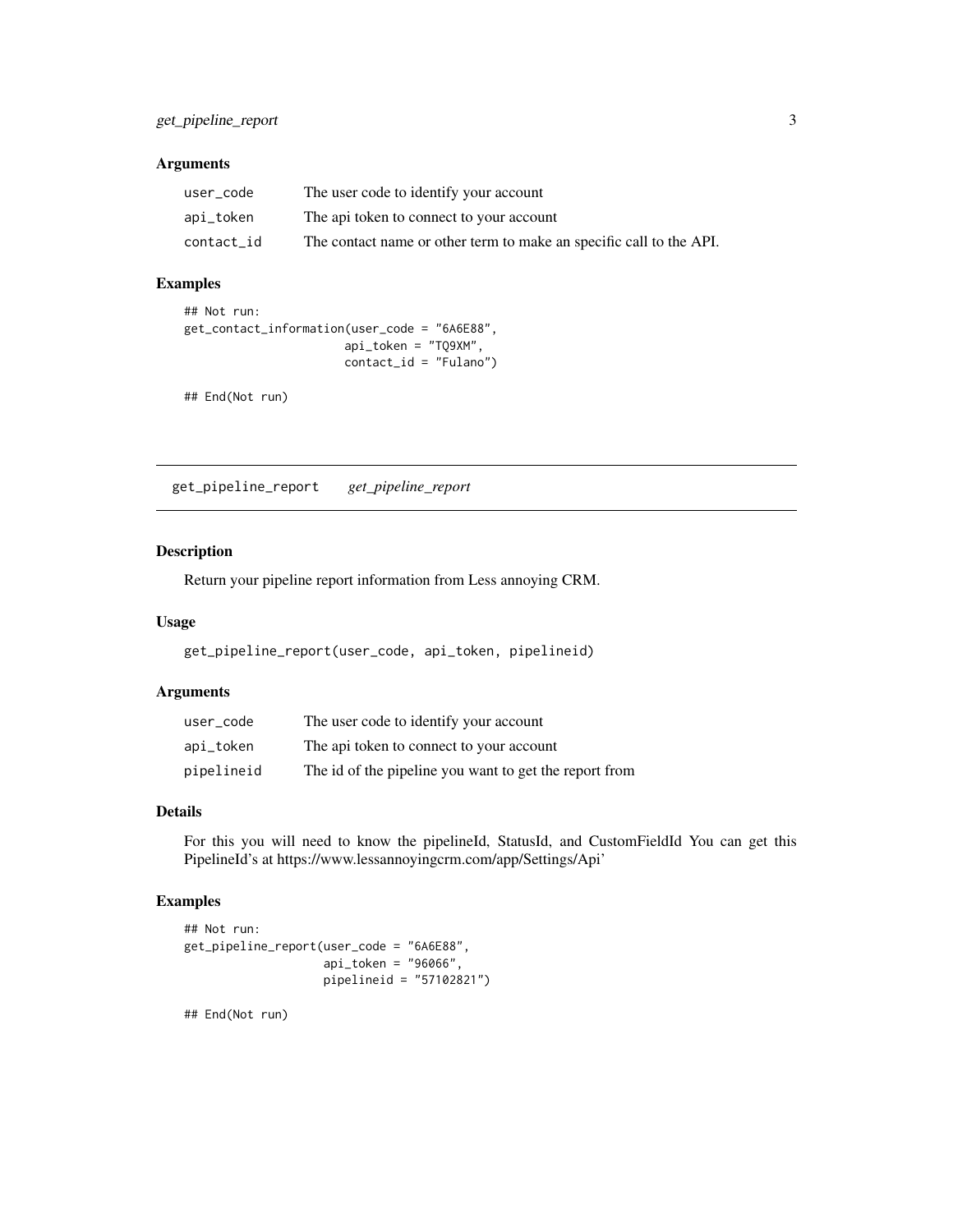<span id="page-3-0"></span>

#### Description

Connect to the Less Annoying CRM API to get your data clean and tidy.

#### Details

See the README on

search\_contacts *search\_contacts*

#### Description

Return the contacts information from Less annoying CRM.

#### Usage

```
search_contacts(user_code, api_token, search_term = "")
```
#### Arguments

| user_code   | The user code to identify your account                                                                                          |
|-------------|---------------------------------------------------------------------------------------------------------------------------------|
| api_token   | The api token to connect to your account                                                                                        |
| search term | The contact name or other term to make an specific call to the API. If you want<br>to search for group enter "Group:GROUP_NAME" |
|             |                                                                                                                                 |

#### Examples

## Not run: search\_contacts(user\_code = "6A6E88", api\_token = "TQ9XM", search\_term = "brenesii")

## End(Not run)